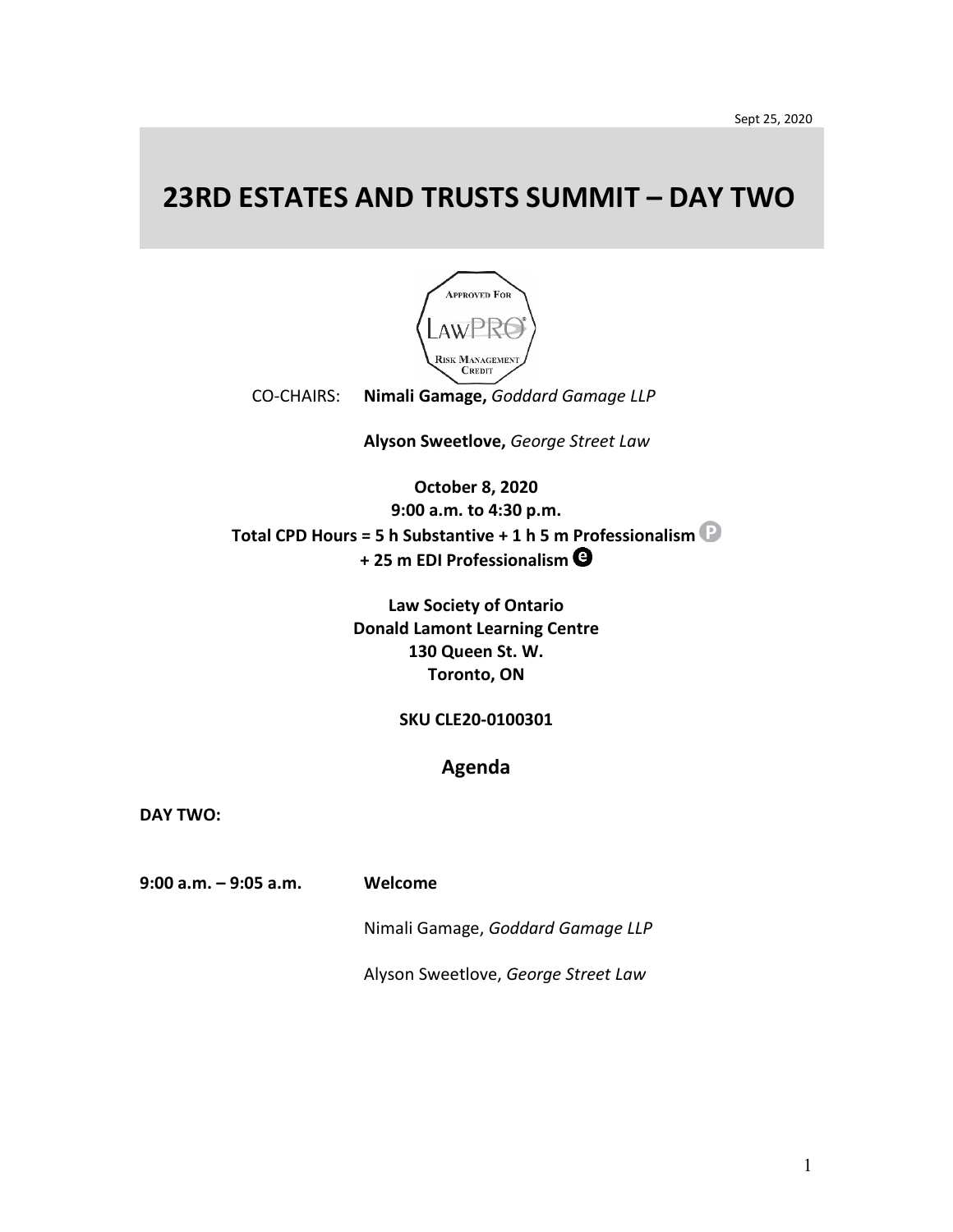| $9:05$ a.m. $-9:50$ a.m.  | <b>COVID-19 Practice Update</b>                                                                        |
|---------------------------|--------------------------------------------------------------------------------------------------------|
|                           | The Honourable Bernadette Dietrich<br><b>Superior Court of Justice</b>                                 |
|                           | Andrew Keesmaat, Agro Zaffiro LLP (Hamilton)                                                           |
|                           | Raphael Tachie, Senior Counsel, TD Bank Group                                                          |
| $9:50$ a.m. $-10:00$ a.m. | <b>Question and Answer Session</b>                                                                     |
| 10:00 $a.m. - 10:30 a.m.$ | Virtual Wills, Powers of Attorney and Technology in the<br><b>Estate Solicitor's Practice (20 m P)</b> |
|                           | Kristine Anderson, Bales Beall LLP                                                                     |
|                           | Kavina Nagrani, Nika Law LLP                                                                           |
| 10:30 a.m. - 10:35 a.m.   | <b>Question and Answer Session</b>                                                                     |
| 10:35 a.m. $-$ 10:55 a.m. | <b>Coffee and Networking Break</b>                                                                     |
| 10:55 a.m. $-$ 11:15 a.m. | Advising Trustees of the Duty to Convert and the Rights<br>of Income Beneficiaries                     |
|                           | Eric Hoffstein, Fogler Rubinoff LLP                                                                    |
| 11:15 $a.m. - 11:20 a.m.$ | <b>Question and Answer Session</b>                                                                     |
| 11:20 a.m. $-$ 11:35 a.m. | Avoiding Sibling Disputes in Estates Matters (15 m $\mathbb{P}_1$ )                                    |
|                           | Charles Ticker, Barrister & Solicitor                                                                  |
| 11:35 a.m. $-$ 11:40 a.m. | <b>Question and Answer Session</b>                                                                     |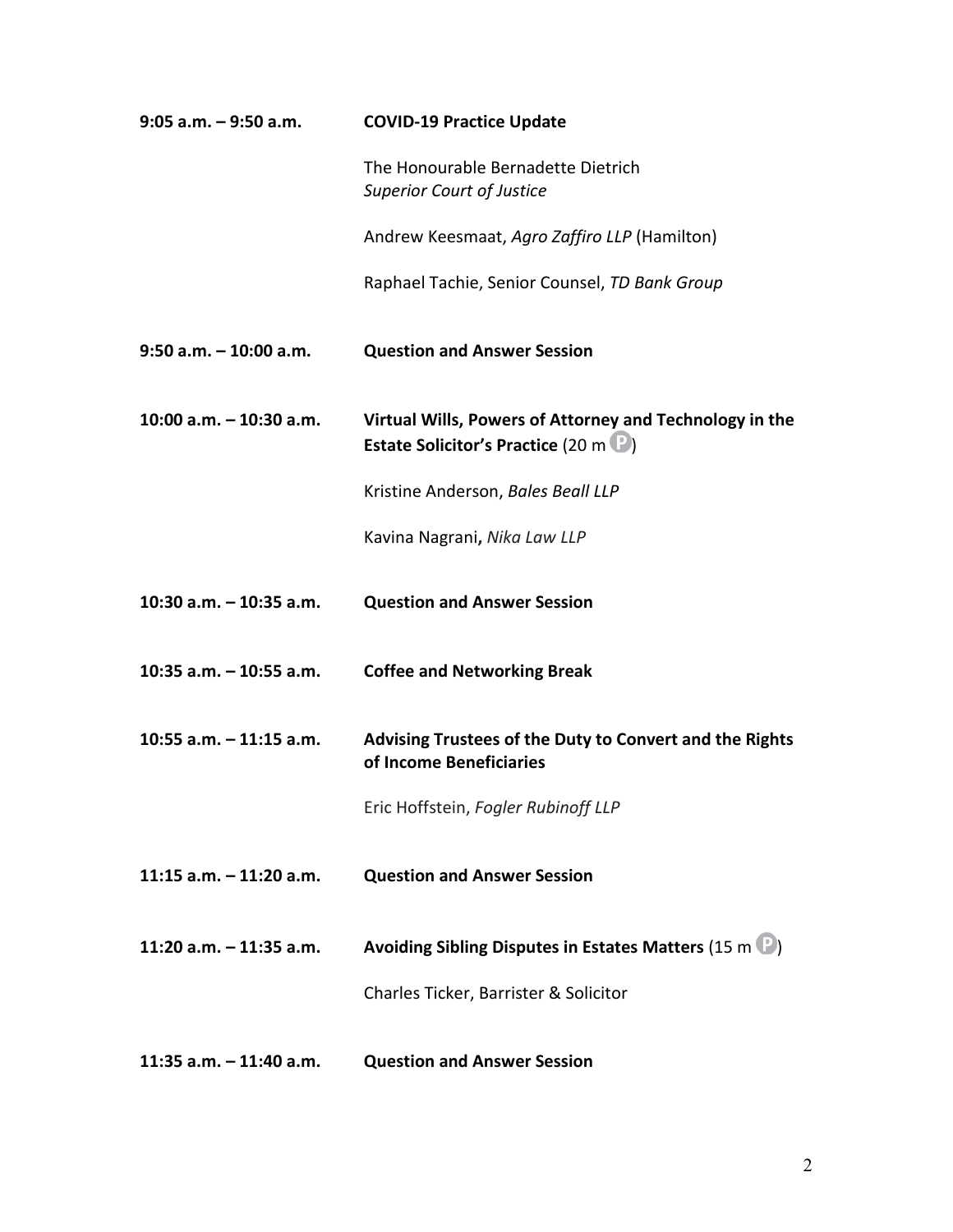| 11:40 a.m. $-$ 12:00 p.m. | When Does an Attorney Start to Act? (20 m $\mathbb{D}_1$ )                                           |
|---------------------------|------------------------------------------------------------------------------------------------------|
|                           | Natalia Angelini, Hull & Hull LLP                                                                    |
|                           | Sheila Morris, Minden Gross LLP                                                                      |
| 12:00 p.m. $-$ 12:05 p.m. | <b>Question and Answer Session</b>                                                                   |
| 12:05 p.m. $-$ 1:05 p.m.  | <b>Lunch Break</b>                                                                                   |
| 1:05 p.m. $-$ 1:35 p.m.   | <b>Case Law Update</b>                                                                               |
|                           | Benjamin Arkin, Arkin Furrow Estate Law LLP                                                          |
|                           | Karen Watters, Gowling WLG (Canada) LLP                                                              |
| 1:35 p.m. $-$ 1:40 p.m.   | <b>Question and Answer Session</b>                                                                   |
| 1:40 p.m. $-$ 1:55 p.m.   | <b>Tax Law Update</b>                                                                                |
|                           | Alexandra Spinner, Crowe Soberman LLP                                                                |
| 1:55 p.m. - 2:00 p.m.     | <b>Question and Answer Session</b>                                                                   |
| $2:00 p.m. - 2:40 p.m.$   | <b>Advising Attorneys for Personal Care about Long-Term</b><br>Care Home Issues in Light of COVID-19 |
|                           | Jan Goddard, Goddard Gamage LLP                                                                      |
|                           | Jane Meadus, Advocacy Centre for the Elderly                                                         |
| $2:40$ p.m. $- 2:45$ p.m. | <b>Question and Answer Session</b>                                                                   |
| $2:45$ p.m. $-3:05$ p.m.  | <b>Coffee and Networking Break</b>                                                                   |